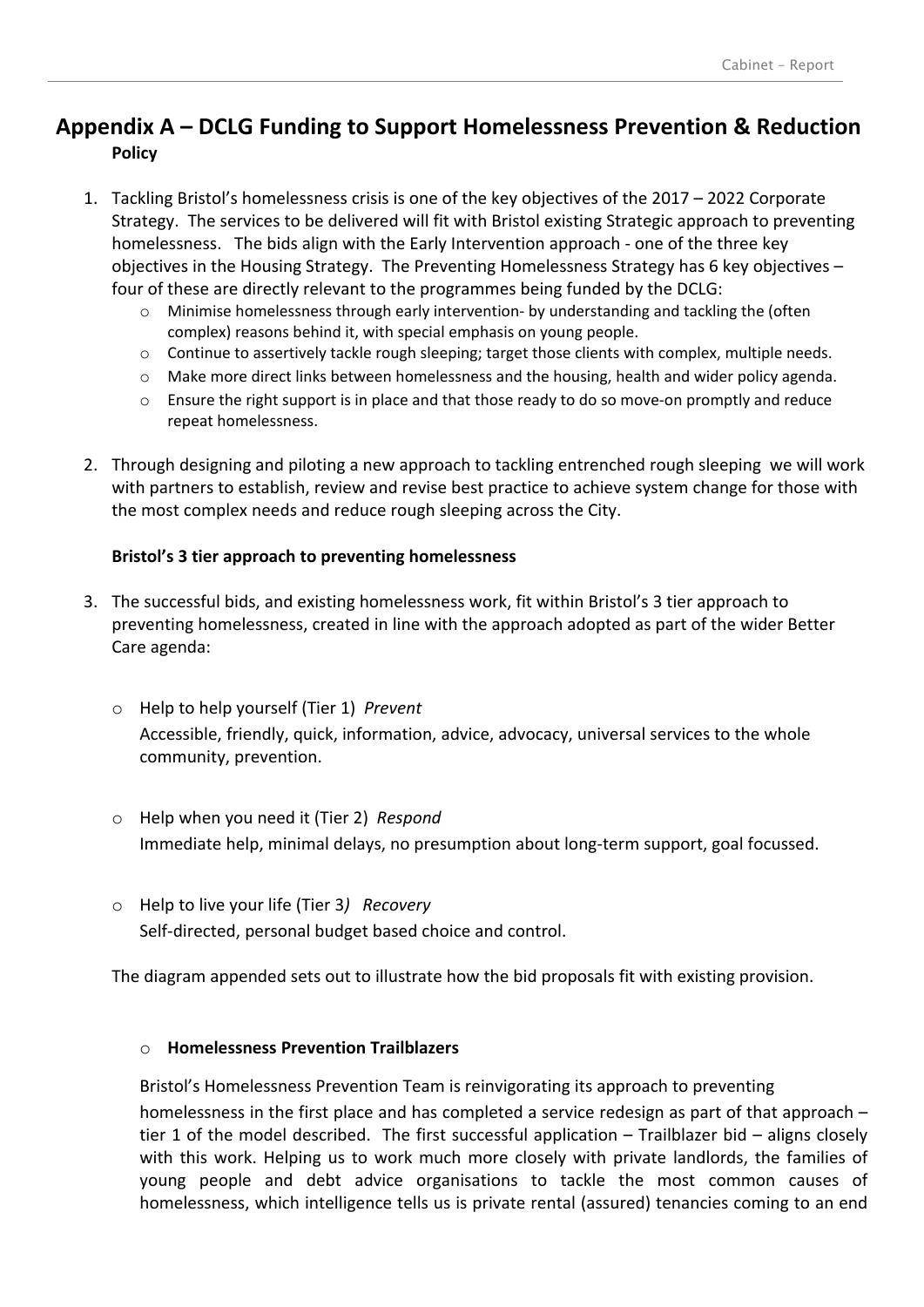and people being asked to leave the family home. We will analyse the routes into homelessness amongst our cohort in order to strengthen the tier 1 approach and prevent people from becoming homeless.

#### o **Rough Sleeping**

The rough sleeping grant aligns with Tier 2 – seeking to help those new to the streets, or at imminent risk of sleeping rough to the rapid support they need.

#### o **Entrenched Rough Sleeping – Social Impact Bond**

The Entrenched Rough Sleeping Social Impact Bond fund will offer personalised support to individuals unable to break out of the cycle of homelessness, often as a result of criminality, mental ill health and substance misuse'

- aligning with Tier 3 support

#### **Homelessness Prevention Trailblazers**

- 4. The homelessness prevention trailblazer grant seeks to establish a network of ambitious areas across England to fundamentally reform the response to homelessness. The funding Bristol has been awarded is £925,000. over a 2.25 year period  $(1<sup>st</sup>$  January 2017 to 31<sup>st</sup> March 2019).
- 5. Partners and key stakeholders include: Advice Centres for Avon, Children's Services, Citizens Services (Housing Benefit Team) and Housing Options Service. The grant conditions rest with BCC, not with our partners. Commissioned partner agencies will be subject to our VCS grant funding agreements – which are rigorous.
- 6. The programme will develop effective early intervention and prevention measures, using various predictive tools, and then make interventions with households most at risk of homelessness if their private rented sector tenancy came to an end. The programme will also target high risk groups to offer resilience training.
- 7. The services will be provided by the Council through the establishment of a new prevention team within Housing Options (building on the success of the Advice Plus project) and voluntary sector advice agencies. Some of the funding has been used to retain existing Advice+ posts, widening and detailing the remit of their roles to meet the terms of the bid. And we are in the process of recruiting to 2 new advice posts. We have also recruited a Business Intelligence Developer and are in the process of recruiting an Early Help Coordinator. These arrangements were subject to both People Panel approval and HR advice concerning contract extensions.
- 8. The team within Housing Options will consist of Link Workers who will reach out to at risk families identified from Housing Benefit and Think Family data (to particularly work on increasing employability and access to work), Welfare Rights Advisers who will ensure all entitlements are accessed, a Case Coordinator to work across Early Help and Homelessness Prevention Team to prevent families becoming intentionally homeless and a data analyst/customer insight officer to ensure at risk households are identified and monitoring is carried out.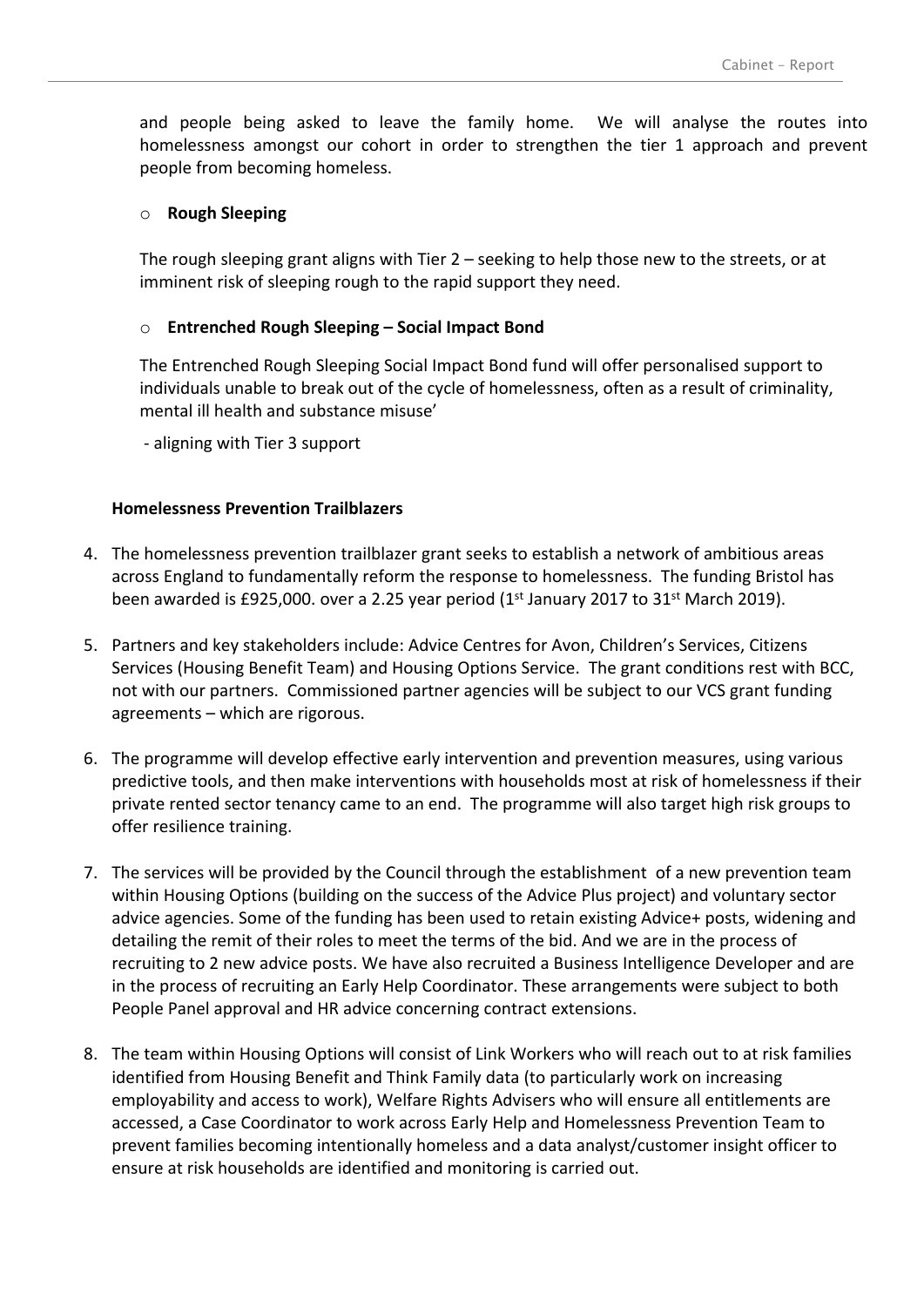- 9. £225,000 of the total Trailblazer funding will be used as grant funding and allocated to North Bristol Advice Centre, South Bristol Advice Service, Talking Money, Bristol CAB and St Pauls Advice Centre (£40,000) per organisation and £25,000 to CHAS Bristol which is small specialist housing advice agency dealing with complex cases that if not resolved would lead to homelessness. Each of these agencies will be required to deliver increased HAPIs (housing advice performance indicators as measured through the statutory dataset P1E) over and above the outcomes delivered through the Bristol Impact Fund.
- 10. A successful DCLG Trailblazer bid required strong partnership arrangements. Because we believe that early interventions from professional advice givers is essential in helping the city to increase its homelessness prevention outcomes, a decision was taken to partner with 6 of BCC's main partner advice agencies. 5 of these were previously required to report quarterly to BCC as a grant condition on the homelessness prevention outcomes they had achieved. Therefore it was a rational and sensible approach to fund them to develop, innovate and continue homelessness prevention work as Trailblazer partners.. The level of funding for each over the funding period of 2.25 years is low so a full and lengthy procurement process was not reasonable nor necessary.
- 11. Extensive monitoring of Trailblazer activity, outputs and outcome is required by DCLG as well as wider Homelessness Prevention Team activity and we are currently negotiating on what is feasible. BCC will be part of a DCLG coordinated group comprising all local authorities that are in receipt of Trailblazer funding to ensure exchange of learning and wider dissemination of the results.

#### **Rough Sleeping Grant**

- 12. This is a joint project with North Somerset to develop a rapid assessment and reconnection/mediation/tenancy rescue service for people new to the streets (No First Night Out), operating 5-11pm daily. Funding awarded was £382,867 over 2.25 years. (1<sup>st</sup> January 2017 to 31<sup>st</sup> March 2019).
- 13. The service will be run by voluntary sector agencies and assess people either by phone, online or presenting at specific drop-ins – in partnership with day centres, Night Stop and existing shelter provision. The service will run 5-11pm each evening, including an outreach worker based at the Julian Trust Night Shelter. The funding also covers some data analysis work to help inform more effective targeting of resources.
- 14. The North Somerset assessment service will complement this work. North Somerset does not currently operate to No Second Night Out standards, The grant will also fund an NSNO worker who will ensure clients have clear pathways off the streets. There will also be telephone access to the assessment service in Bristol and some use of Bristol assessment centre / night shelter provision.
- 15. Partners and key stakeholders include: North Somerset Council; Bristol Royal Infirmary; Bristol CCG; Citizens with Experience and; Bristol Rough Sleeping Partnership. Initial meetings have been held with partner organisations and a grant agreement is currently being drafted. The main recipient of the grant will be St Mungo's who also hold the contract for the Rough Sleeper service. There is also some funding for BCC for data analysis work (a joint post between the three projects) and funding for office space at Caring in Bristol. St Mungo's will work with, and liaise with, partner organisations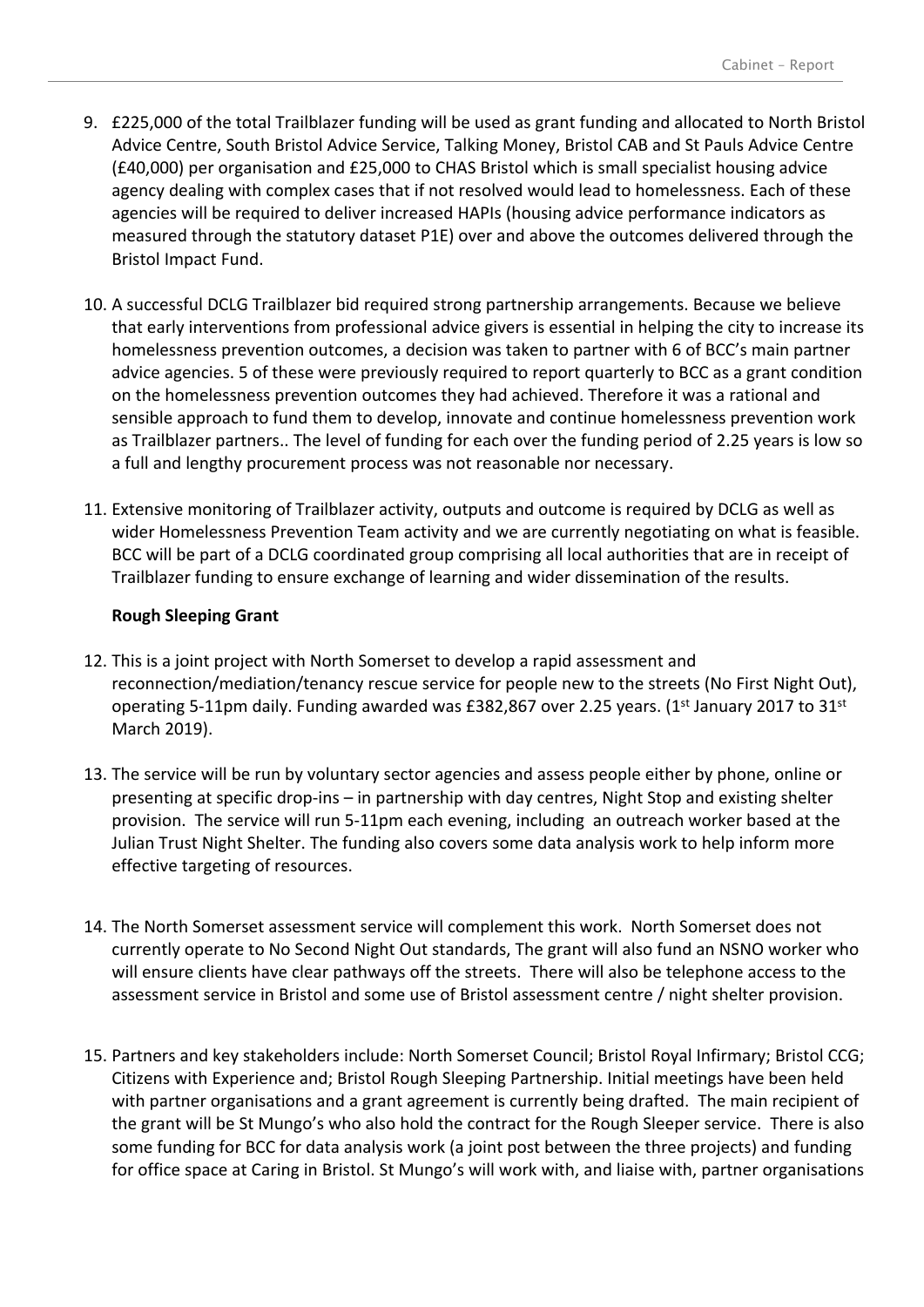who come into contact with people who will be homeless that night. And provide 24 hour access to a Safe space as the first point stage in moving into other accommodation to prevent rough sleeping.

#### **Entrenched Rough Sleeping Social Impact Bond Funding**

- 16. The third successful application was for an Entrenched Rough Sleeping Social Impact Bond fund. The amount of funding awarded over four financial years was £1,125,000 for the payment by results element of the Social Impact Bond. In addition, the overall award includes a further £50,000 set-up costs, £15,000 per annum for ongoing quality monitoring and £16,000 to conduct an independent evaluation.
- 17. A Social Impact Bond is a payment by results contract between the public sector and a provider that is typically funded by social investors. The public sector pays the provider for the achievement of social outcomes (in this case around entrenched rough sleeping) who in turn repay the investors. A Social Impact Bond (SIB) is not a bond, per se, since the repayment and return on investment are contingent on the achievement of desired social outcomes; if the objectives are not achieved, investors receive neither a return nor repayment of principal. Typically social investors would aim to achieve a return of approximately 7% for outcomes being achieved with higher returns for achieving "stretch targets". As part of the competitive process to appoint a provider BCC will challenge providers and investors to make sure that there is an appropriate calibration between achievements of outcomes and returns such that investors only make returns on investment for achieving outcomes for individuals that current services are failing.
- 18. For this SIB, the intention is that the local authority will commission a provider organisation to deliver an intervention programme for entrenched rough sleepers. This organisation will need to demonstrate that it has investors in place to provide the initial funding for the programme. As the agreed outcomes are achieved and demonstrated the local authority draws down payments from the DCLG that can then be passed on to the provider organisation and their investors. The DCLG are covering the full cost of the outcome payments in this SIB.
- 19. The proposal is to commission services specifically targeted at a named cohort of entrenched rough sleepers who the current system is failing. The cohort has to be comprised of individuals who meet the criteria set out by the DCLG. The commissioned service will provide additional personalised and flexible support for these individuals funded by payments from the DCLG with a 100% Payments by Results contract. We will be building on learning from the London SIB programme that has had a significant impact on keeping the targeted longer term rough sleepers off the street.
- 20. The outcome payments criteria and rates have been set by the DCLG. The payments are linked to achieving better outcomes in three domains: accommodation, better managed health needs and entry into employment. DCLG will make payment only on the achievement of the following outcomes at the following rates:

|               | <b>Outcome</b>            | Rate   |  |
|---------------|---------------------------|--------|--|
| Accommodation | Entering accommodation    | £600   |  |
|               | 3 months in accommodation | £1,500 |  |

: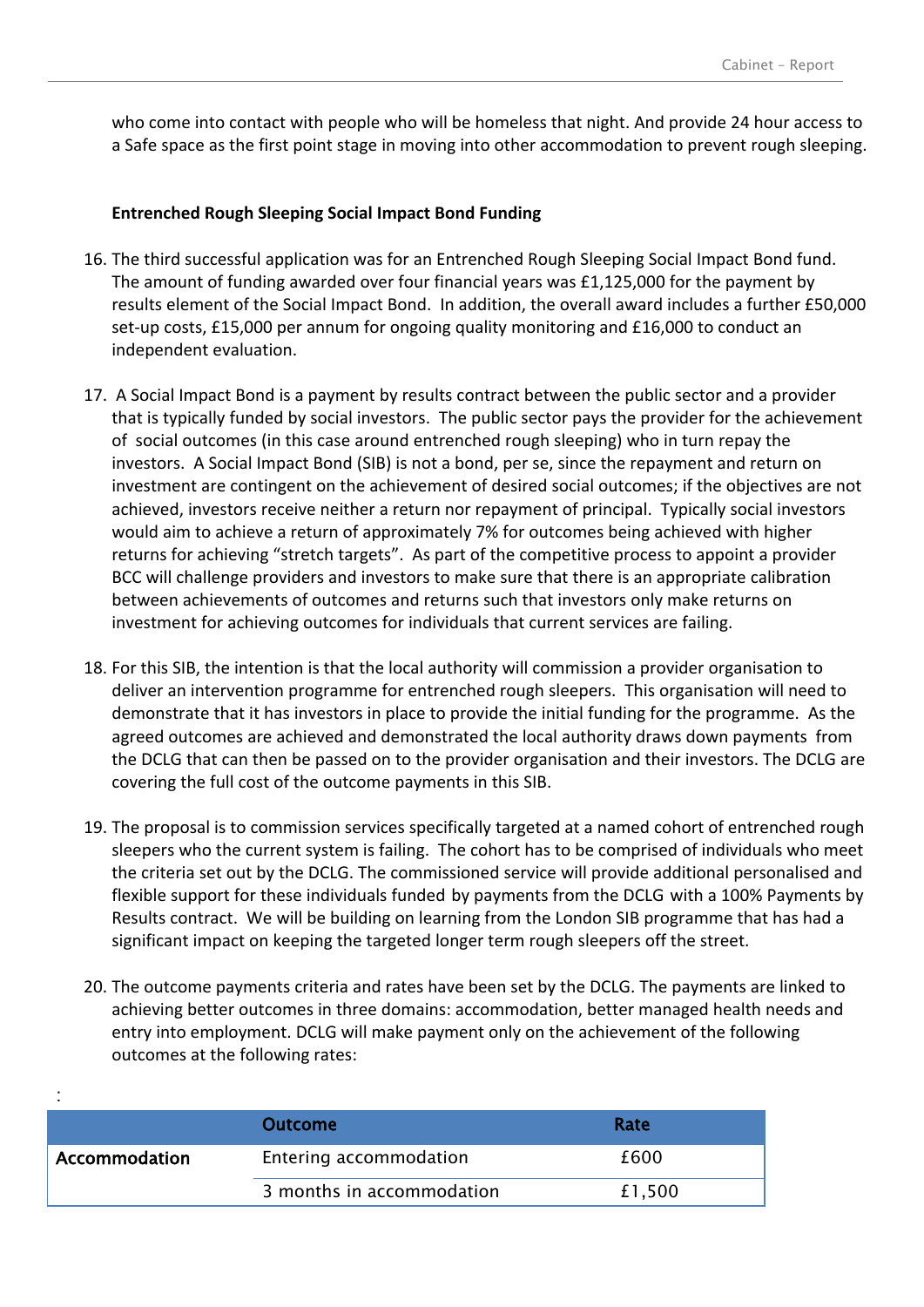|                              | 6 months in accommodation              | £1,500 |
|------------------------------|----------------------------------------|--------|
|                              | 12 months in accommodation             | £2,600 |
|                              | 18 months in accommodation             | £2,500 |
|                              | 24 months in accommodation             | £1,800 |
|                              |                                        |        |
| <b>Better managed needs</b>  | General wellbeing assessment x3        | £100   |
|                              |                                        |        |
|                              | MH entry into engagement with services | £200   |
|                              | MH sustained engagement with support   | £600   |
|                              |                                        |        |
|                              | Alcohol misuse entry into alcohol      | £100   |
|                              | treatment                              |        |
|                              | Alcohol misuse sustained engagement    | £1,100 |
|                              | with alcohol treatment                 |        |
|                              |                                        |        |
|                              | Drug misuse entry into drug treatment  | £120   |
|                              | Drug misuse sustained engagement       | £2,600 |
|                              | with drug treatment                    |        |
|                              |                                        |        |
| <b>Entry into employment</b> | Improved education/training            | £500   |
|                              | Volunteering/self-employed 13 weeks    | £400   |
|                              | volunteering/self-employed 26 weeks    | £800   |
|                              | Part time work 13 week                 | £1,900 |
|                              | Part time work 26 week                 | £1,800 |
|                              | Full time work 13 weeks                | £2,400 |
|                              | Full time work 26 weeks                | £2,200 |
|                              |                                        |        |

The average cost expected to be paid out for an individual is £9,000. A maximum paymentper individual (or CAP) will be set at £19,000 per individual.

- 21. We have identified a potential cohort of 125 longer term rough sleepers.
	- o 75% of this cohort are male
	- $\circ$  average age is 33 with half under 30
	- o 55% are known to drug and alcohol treatment services (38% for more than three years).
	- o 20% are in 'shared care', i.e. they have an open methadone prescription and being seen regularly by their shared care worker.
	- o 76% had committed a criminal offence since April 2007. These individuals had collectively been linked to over 1,300 offences since April 2007, around half of which were theft/handling stolen goods.
- 22. The final cohort included in the SIB will be identified through a fresh look at our existing rough sleeper database and Housing Support Register (HSR). To include people who meet the criteria and have been sleeping rough for long periods and/or have had repeated unplanned departures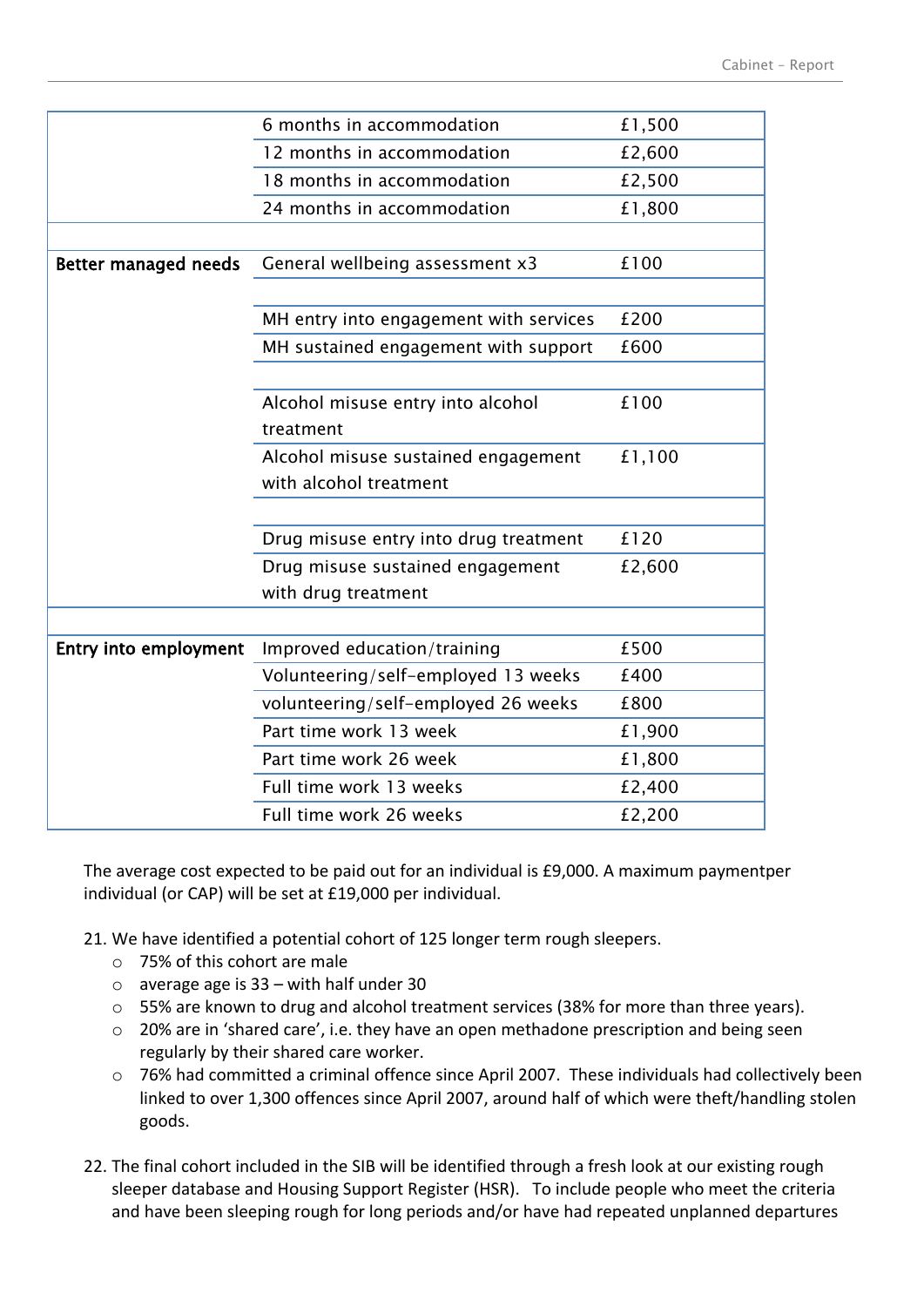from supported housing. It will exclude ineligible cohorts, those currently actively engaged with services or receiving services from Golden Key.

23. This is a joint initiative with Safer Bristol and CCG – with BCC as the lead commissioner. Our ability to evidence some of the Outcomes (which are linked directly to payments) is dependent upon data held within Safer Bristol or Bristol CCG. Therefore a memorandum of understanding (MoU) is being developed to ensure that these obligations will be met.

#### Succession Planning & Potential Cost Savings

- 24. The DCLG is fully funding the SIB in Bristol (along with seven other programmes across the country) to look at how effective this approach is to tackling these entrenched issues. This programme should also help quantify cost avoidance/savings across the public sector.
- 25. We have a good track record of sustaining successful initiatives. Where there is strong evidence that a particular approach is successful (e.g. psychologically informed environments) we have adopted it and outcomes have improved accordingly. We intend this SIB to contribute to a local evidence base about effective outcomes which can drive efficiency savings, service improvements, and adopted in future commissioning.
- 26. The programme should also highlight any potential cost savings to the wider public purse. For example the annual 'costs' to the criminal justice system (police/courts/probation etc.) are estimated to be a total of around £60,000 ( this links to offences associated with the identified cohort in the 12 month period ending October 2016). Being able to evidence wider savings to the criminal justice service, (or to the health service – for example in reduced A&E admissions) could lead to contributions from those commissioners into the funding of our future services.

#### **Procurement**

27. DCLG Guidance indicates that:

*Lead local authorities are responsible for procuring and contracting providers to deliver their SIB, and there is no requirement for this to be undertaken in a specific way.*

In order to select a delivery partner we propose to undertake a competitive procedure with negotiation to identify an experienced and innovative provider organisation to deliver the required outcomes - and demonstrate that they have the necessary social investor/s in place. The provider needs to be selected and in a positon to start the programme by October 2017. The contract will commence October 2017 and can run for up to, but not beyond 4 years being October 2017 – August 2021.

#### **Governance**

28. A governance structure is being finalised to oversee all three programmes. This will include representatives from the council, Safer Bristol, the CCG and Bristol's homelessness expert citizens group (people with lived experience of homelessness). There will be regular updates to the Homes Board through the Early Intervention and Preventing Homelessness Challenge Group.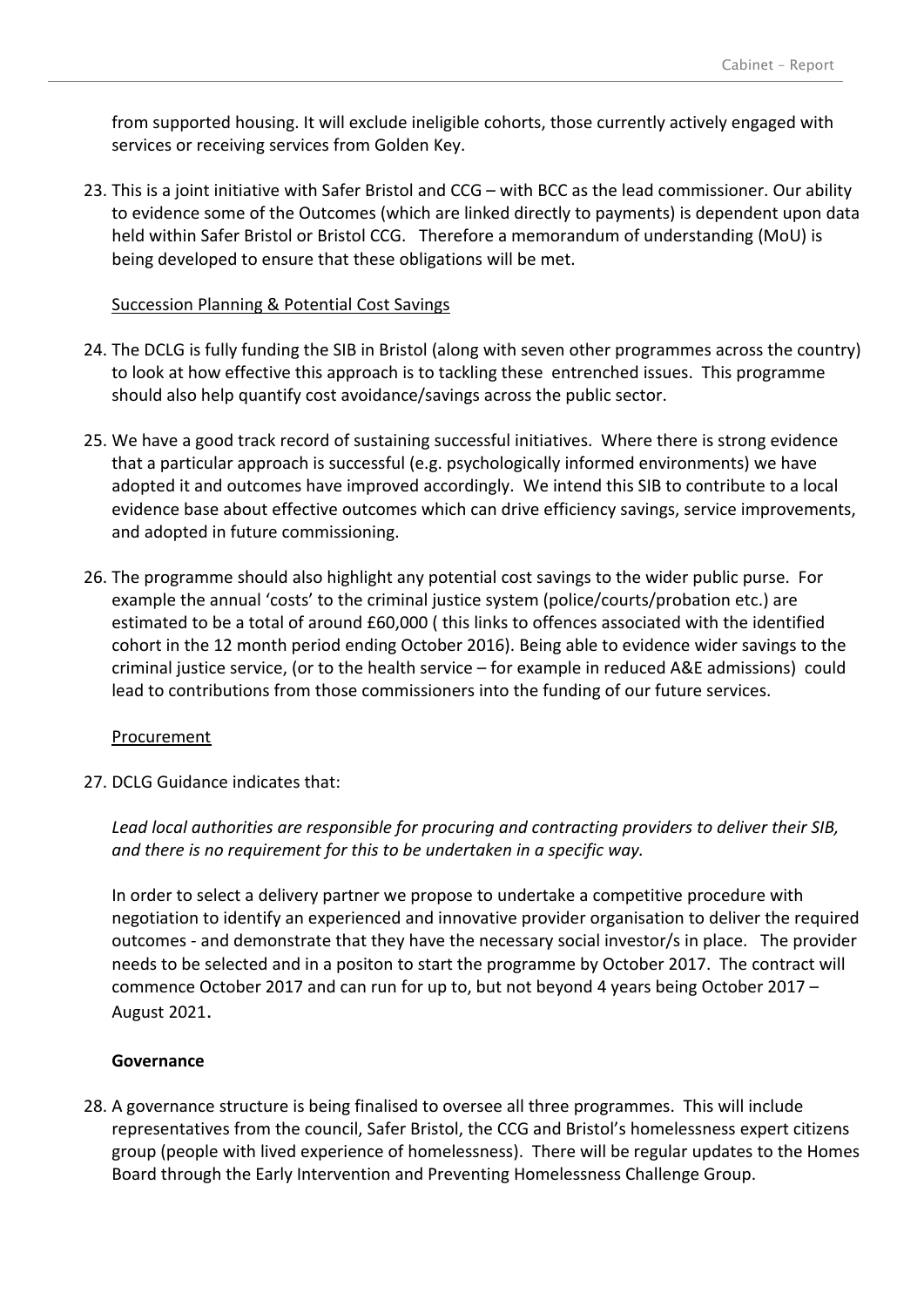## **IT/Data Sharing and Information Governance**

29. IT requirements, data sharing implications and Information Governance issues are currently being explored. This is to include a secure electronic platform for SIB data collection and data sharing protocols and requirements. The CCG have proposed that a project wide Privacy Impact Assessment be completed. A data collection and sharing agreement with the DCLG is still to be agreed.

## **Grant Terms and Conditions**

- 30. The Homelessness Prevention Trailblazers Grant and the Rough Sleeping Grant funding have been awarded as Section 31 grant of the Local Government Act 2002.
- 31. The terms and conditions for the Entrenched Rough Sleepers SIB funding are set out in appendix 2. The DCLG Guidance states that:

*Outcome payments will be made quarterly on the basis of all evidenced outcome claims submitted* over the quarter. All delivery must have started by October 2017 at the latest, with the final date to *report outcomes being January 2021.*

*DCLG will pay local authorities for outcomes the quarter after they have been submitted. DCLG will pay lead local authorities for outcomes achieved based on a quarterly declaration of outcomes. Lead local authorities therefore have responsibility for undertaking appropriate verification that the outcomes they declare have been achieved, and that they have been achieved by activity that was genuinely additional. How this is accomplished will need to be considered by commissioners during* the procurement stage, but as a minimum lead local authorities will need to check and verify 10% of *the outcomes and associated evidence submitted by providers. This could be achieved through (for example):*

- *reviewing physical evidence on a 10% sample using the database provided by DCLG*
- *reviewing outcomes achieved and associated evidence at a regular case meeting with providers*
- *using local data sharing agreements to monitor outcomes and evidence*

*DCLG (or contractors working on their behalf) reserve the right to validate a sample of payments on a regular basis*.

The DCLG conditions relating to the set-up grant costs indicate that:

*Your acceptance of the funding commits you to becoming a Homelessness Prevention SIB, which includes committing to work closely with the Department to improve our homelessness data and evidence base.*

## **Consultation and scrutiny input:**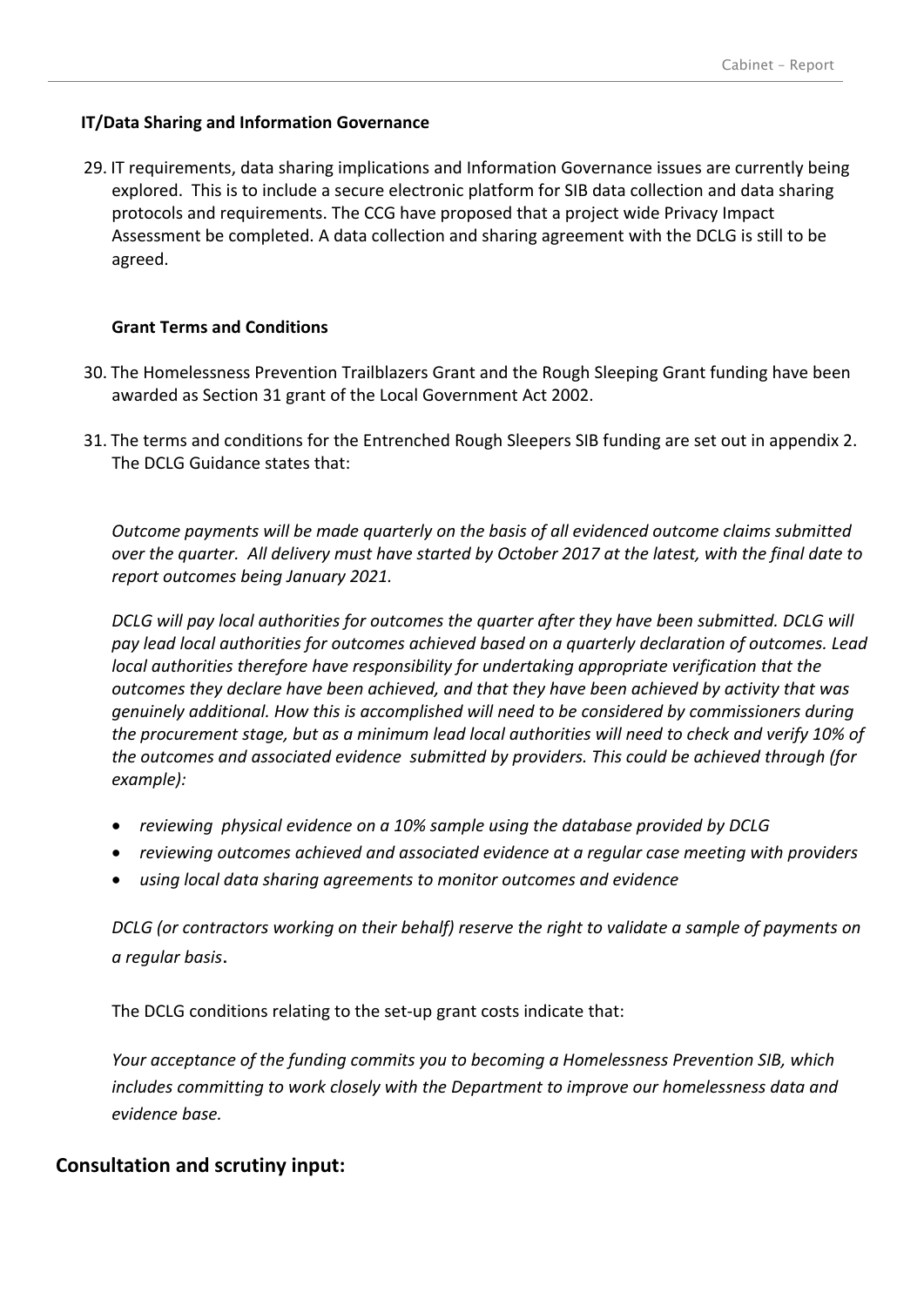#### **a. Internal consultation:**

The initial applications were supported by Strategic Planning, Finance, Procurement & Commercial Relations Service and Safer Bristol.

## **b. External consultation:**

The initial SIB applications were supported by a range of external bodies, agencies and/or providers. Key partners include: Bristol Clinical Commissioning Group (potential co-commissioner), Bristol Supported Housing Forum, Golden Key, Bristol Mental Health, Bristol ROADS (Recovery Oriented Alcohol and Drugs Services), National Offenders Management Service, Avon and Somerset Police, Bristol Learning City Partnership, Bristol and Bath CIC and Public Health.

The Bristol Homes Board were updated on the successful bids at their recent meeting (29<sup>th</sup> March 2017) and indicated their full support for these initiatives.

### **Other options considered:**

Not applying for the funding:-

Given that no matched funding was required and that a successful bid brings additional resources to the council – it would have been a missed opportunity not to bid*.*

## **Risk management / assessment:**

The following risks have been identified in relation to the decision to procure a service that aims to reduce rough sleeping and that all payments are based on the achievement of the outcomes specified by DCLG:

| <b>FIGURE 1</b><br>The risks associated with the implementation of the (subject) decision : |                                                                                                                                     |                      |             |                                                                                                                                                                                                |                  |                     |                   |  |
|---------------------------------------------------------------------------------------------|-------------------------------------------------------------------------------------------------------------------------------------|----------------------|-------------|------------------------------------------------------------------------------------------------------------------------------------------------------------------------------------------------|------------------|---------------------|-------------------|--|
| No.                                                                                         | <b>RISK</b>                                                                                                                         | <b>INHERENT RISK</b> |             | <b>RISK CONTROL MEASURES</b>                                                                                                                                                                   |                  | <b>CURRENT RISK</b> | <b>RISK OWNER</b> |  |
|                                                                                             | Threat to achievement of the key                                                                                                    | (Before controls)    |             | Mitigation (ie controls) and Evaluation (ie                                                                                                                                                    | (After controls) |                     |                   |  |
|                                                                                             | objectives of the report                                                                                                            | Impact               | Probability | effectiveness of mitigation).                                                                                                                                                                  | Impact           | Probability         |                   |  |
| $\overline{2}$                                                                              | The Grants are<br>distributed to the local<br>authority under Section<br>31 of the Local Gov't Act<br>2003 as a grant from<br>DCLG. | Low                  | Low         | Regular reporting to the Project<br>board on progress and outcomes<br>and compliance with monitoring<br>to DCLG will mitigate against any<br>grant funding having to be<br>repaid.             | Low              | Low                 |                   |  |
|                                                                                             | The grant would need<br>to be repaid if it is not<br>used for the purpose<br>intended or is not<br>spent.                           |                      |             | Payments made periodically to<br>reduce the risk of signification<br>loss due to advance payment.<br>Grant Agreements make<br>provision for recovery and the<br>circumstances under which this |                  |                     |                   |  |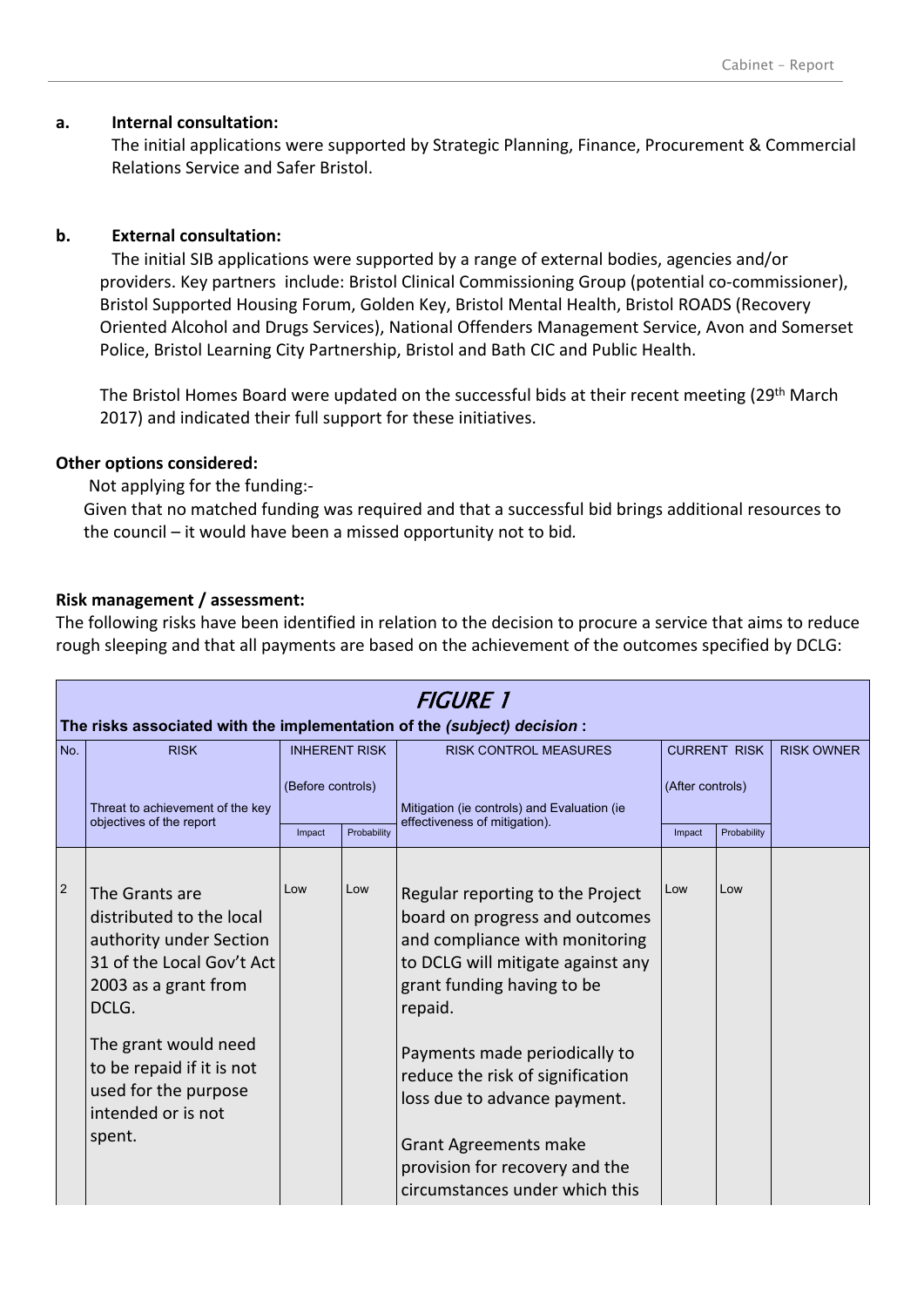|           |                                                                                                                                                                                                                                                                                                                 |        |        | may occur.                                                                                                                                                                                                                                                                              |               |     |  |
|-----------|-----------------------------------------------------------------------------------------------------------------------------------------------------------------------------------------------------------------------------------------------------------------------------------------------------------------|--------|--------|-----------------------------------------------------------------------------------------------------------------------------------------------------------------------------------------------------------------------------------------------------------------------------------------|---------------|-----|--|
| $\vert$ 3 | The procurement<br>process for SIB is<br>delayed and do not<br>meet October deadline<br>for start of programme                                                                                                                                                                                                  | High   | Medium | In conversation with DCLG on<br>this. Re-assured that that<br>slippage to end of quarter 3<br>(December 2017) will be<br>tolerated.                                                                                                                                                     | <b>Medium</b> | Low |  |
| $\vert$ 4 | Although Project<br>management resources<br>for SIB procurement<br>and other set up costs<br>are covered within the<br>award - internal BCC<br>spend gateways mean<br>that relevant<br>expertise/resources<br>cannot be purchased<br>resulting in poor<br>procedure process /<br>contract documentation<br>etc. | Medium | Medium | Internal project manager<br>resources have been identified to<br>fill initial gap.<br>Raising issue through governance<br>structure.<br>Recruitment for commissioning<br>manager underway.                                                                                              | Medium        | Low |  |
| 5.        | The SIB outcomes and<br>payment schedule have<br>been set by DCLG and<br>may not address local<br>priorities.                                                                                                                                                                                                   | Medium | Medium | Having reviewed the outcomes<br>they are relevant to our current<br>direction of travel and the scope<br>for local interpretation is<br>currently being explored with<br>DCLG.                                                                                                          | Low           | Low |  |
| 6         | Existing services are<br>currently commissioned<br>to deliver outcomes,<br>whilst these aren't<br>payment by results<br>there is a risk that<br>attributing the<br>achievement of<br>outcomes to the SIB<br>provider could prove<br>difficult and cause<br>issues.                                              | Medium | Medium | As part of identifying the cohort<br>the project team will map out<br>existing service involvement and<br>any issues will be escalated to<br>project board.<br>The chosen SIB delivery partner<br>will be able to negotiate payment<br>for outcomes with other /<br>existing providers. | Low           | Low |  |
| 7.        | The second tranche of<br>the SIB set-up and                                                                                                                                                                                                                                                                     | medium | low    | The majority of the funding (<br>£90K of the £126K successfully<br>bid for) has been awarded in the                                                                                                                                                                                     | low           | low |  |